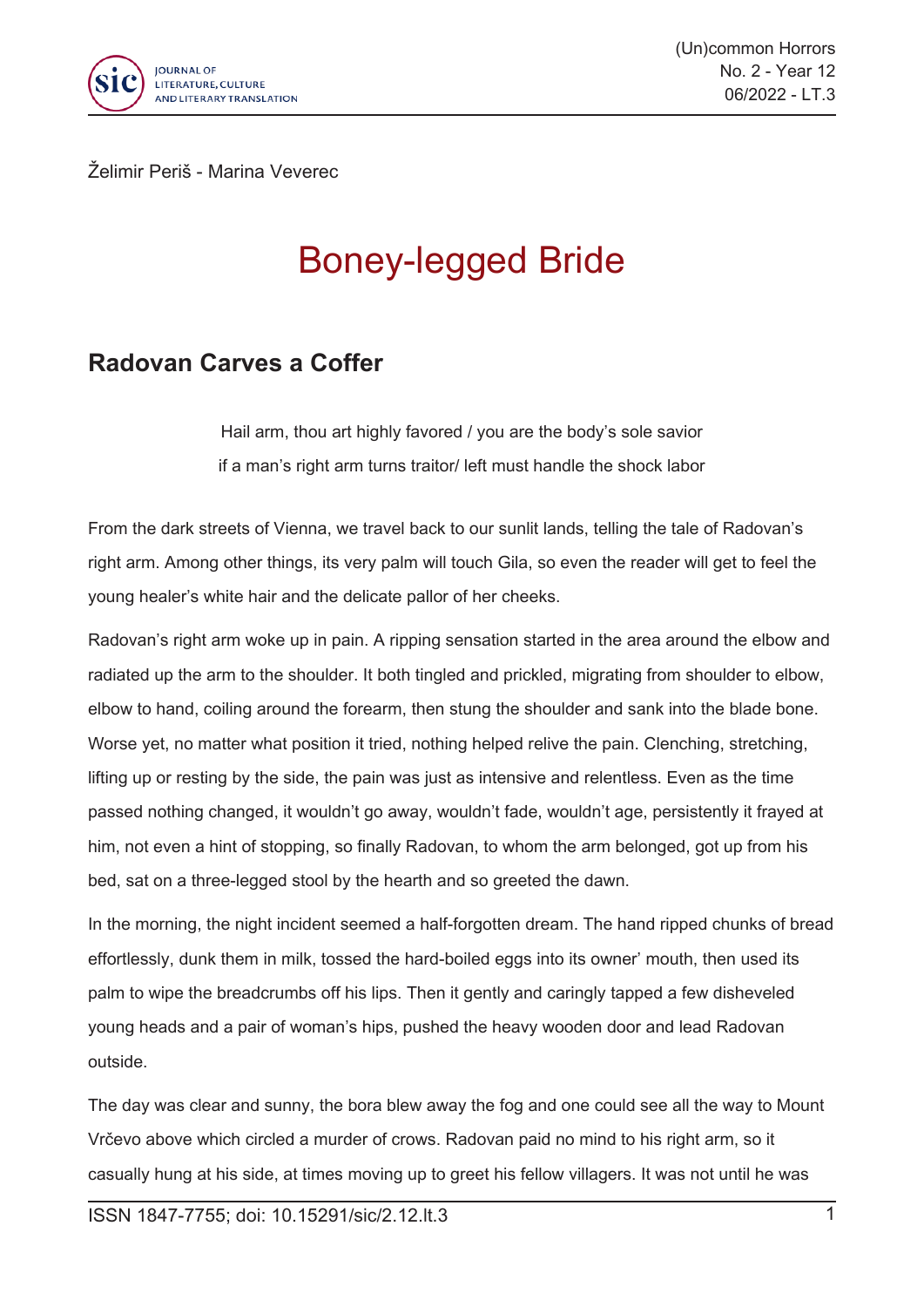

about to pick up his axe to hew out the mother of god on Škifo's coffer that he thought of it. He grabbed the axe handle, but the arm seemed to have misunderstood him, and so, having tightened its fingers only lightly, it dropped the axe on Radovan's toes. No harm was done, the thick leather of his opanak saved his toes, but the image of the axe heading for his foot startled him. He tried to pick it up one more time, but the hand, unable to hold the handle, let it slip. He then turned to his arm.

"The fuck's wrong with you?" he asked, but it gave no reply. He brought it closer to his face and examined it from every angle. It looked the same as usual, slightly wrinkled, slightly red, but strong and broad, it was <sup>a</sup> good hand of <sup>a</sup> peasant. Was it good, though? He tried to clench his fingers into <sup>a</sup> fist, observing how reluctant they were to bend. There was no strength in the grip of that hand. Radovan was clenching as hard as he could, but the fingers went only as far, before limply settling into their designed places within the palm. It was impossible to chop the oak tree with <sup>a</sup> hand like that, and our lady had to be carved at the front panel of Škifo's coffer. Last week, he carved <sup>a</sup> rough silhouette of the god's mother and left out bumps above her where the angels would fly. His plan for today was to shape the silhouette into the blessed virgin, but the arm, it seemed, had <sup>a</sup> different plan. He nervously flung the axe to the far corner of the room, then took his hand plane and spent the rest of the morning pushing against it.

Around noon, he tried clenching his fist again, and having realized it was still reluctant, he banged it against innkeeper Jako's bar. Innkeeper Jako poured him <sup>a</sup> wooden tankard of white wine. Many arms were at the inn, all of them pounding their fists against the bar, but the innkeeper's hand landed the strongest blows.

"Goddamn slut, fuck her and her lot! What brought her here?" roared innkeeper Jako.

"Sweet mother of god, why did she get here," others fussed. They spoke of <sup>a</sup> young woman who had turned up in the village the day before. A ragged young woman who held herself like <sup>a</sup> princess. She had told the women that she was <sup>a</sup> healer and that she could cure them, so the women hurried to give her something to eat and drink, though they had no clue where she was from or how she got here, for all they knew she could've been <sup>a</sup> heathen. Though she was not <sup>a</sup> heathen, her skin was white and so was her hair, it made more sense she had come down from heaven than out of hell, but then again, who the hell knew what <sup>a</sup> heavenly creature looked like,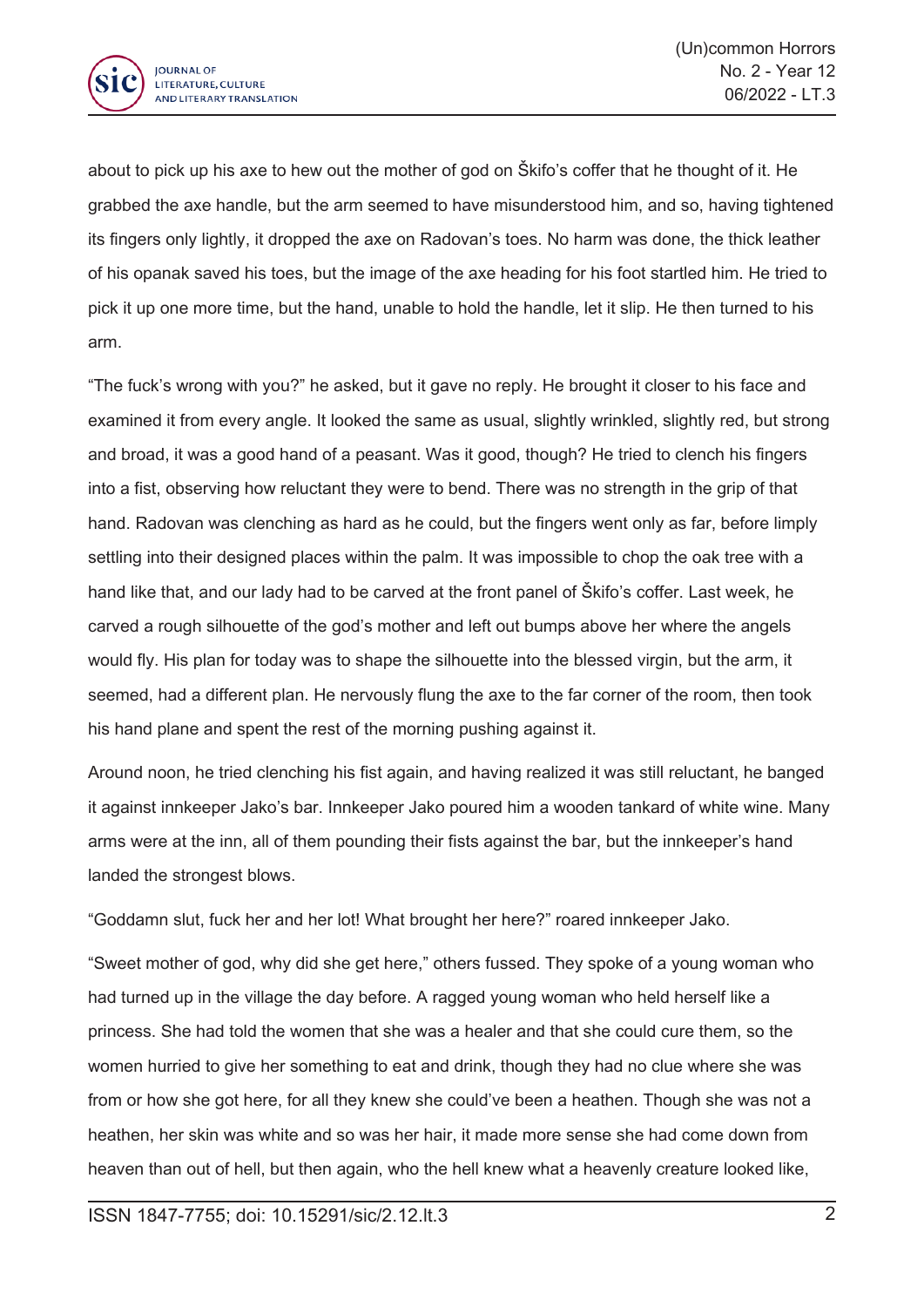

they hadn't really seen one around here, and neither could be trusted, and both should be treated with caution, for they knew what brought her here. She was here for the Vrčevo.

"Damn these antichrists, must these spawns of Satan always lurk round this place," the men in the inn wound it up. It pained them, all those people who came drawn to their hill. The Hungarian baroness and her twenty servants, who had come to Gorica last autumn, were still fresh in their minds, climbing to Vrčevo, bringing with her an easel and sitting all day long on the hill painting and doing god knows what else. She rented the house of Andrija, the rabbit breeder, and packed the whole room with paintworks none of the villagers dared to look at more closely. The paintings were of the witches of Vrčevo, they said, dark shadows spinning round the pine trees and the ghoulish wights gathered under walnut trees. Some of her canvas frames were built by Radovan himself. One day her servant paid him <sup>a</sup> visit with <sup>a</sup> fistful of guilders, having overheard the village had <sup>a</sup> man who builds coffers, and why, if he could build coffers, he had to know how to build frames too. Fast money, Radovan thought, but then the servant soon came back, returned the frames, saying they were unlevelled. Radovan planed them once more, remeasured the angles, but they were no good again, for seven days he levelled what had been perfectly levelled and never saw the money. What did you expect from <sup>a</sup> Hungarian? the men at the inn had their finger on the pulse of international affairs. Hungarians are nothing like Austrians, worlds apart, that's what they are. And that baroness. What business has <sup>a</sup> baroness in Vrčevo, <sup>a</sup> small and unsightly hill, <sup>a</sup> place behind God's back and above their heads? Something just isn't right. The men at the inn shook their heads, then said, "To hell with Satan's affairs," and raised <sup>a</sup> toast to condemning devil worshipers and antichrists.

Radovan too tried to raise his tankard, but to no avail. A full tankard was unusually heavy today, as if the spruce wood had soaked up Jaka's homemade wine and grew much heavier. His hand tried to lift the tankard, but it could barely rise above the table, the liquid shaking and swirling, and all Radovan could do was watch his own hand about to spill the wine all over him. He tried to support it with his left hand, but its grip wasn't quite secure, the wine nearly missed his mouth. The men at the inn noticed. They fell silent, staring at him. Why is he spilling the wine all over himself? Though Radovan's eyes did not meet theirs, he could feel their stares.

"Zounds! Gimme <sup>a</sup> glass of rakija, god fucking damn it," Radovan gave up on the tankard.